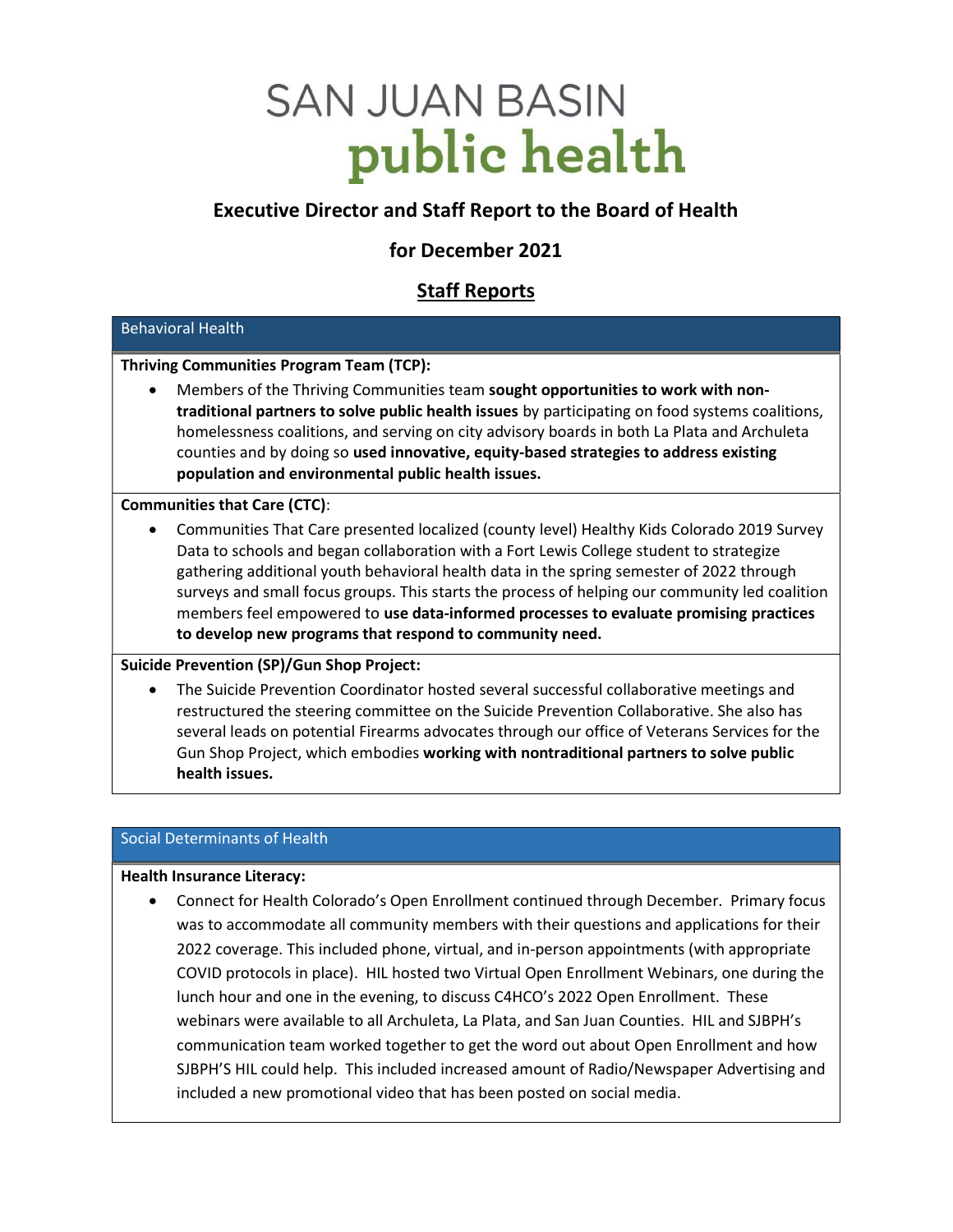# Environmental Health

#### Consumer Protection:

#### Retail Food Program

 A new program manager started. 2022 license renewals have been sent out. Staff are working through renewals as we receive them. We presented "How to get a Retail Food License" to Voces de la Comunidad, a La Plata County Spanish speaking women's group. We also met with Durango area restaurant workers group, "In the Weeds", to discuss upcoming Food Protection Manager trainings and a grant they received to help members take the course.

See reports below:



#### Childcare Inspection Program

Staff responded to a suspected norovirus outbreak at a Durango Child Care Center.

Water and Air Quality:

On-Site Wastewater Treatment Systems (OWTS)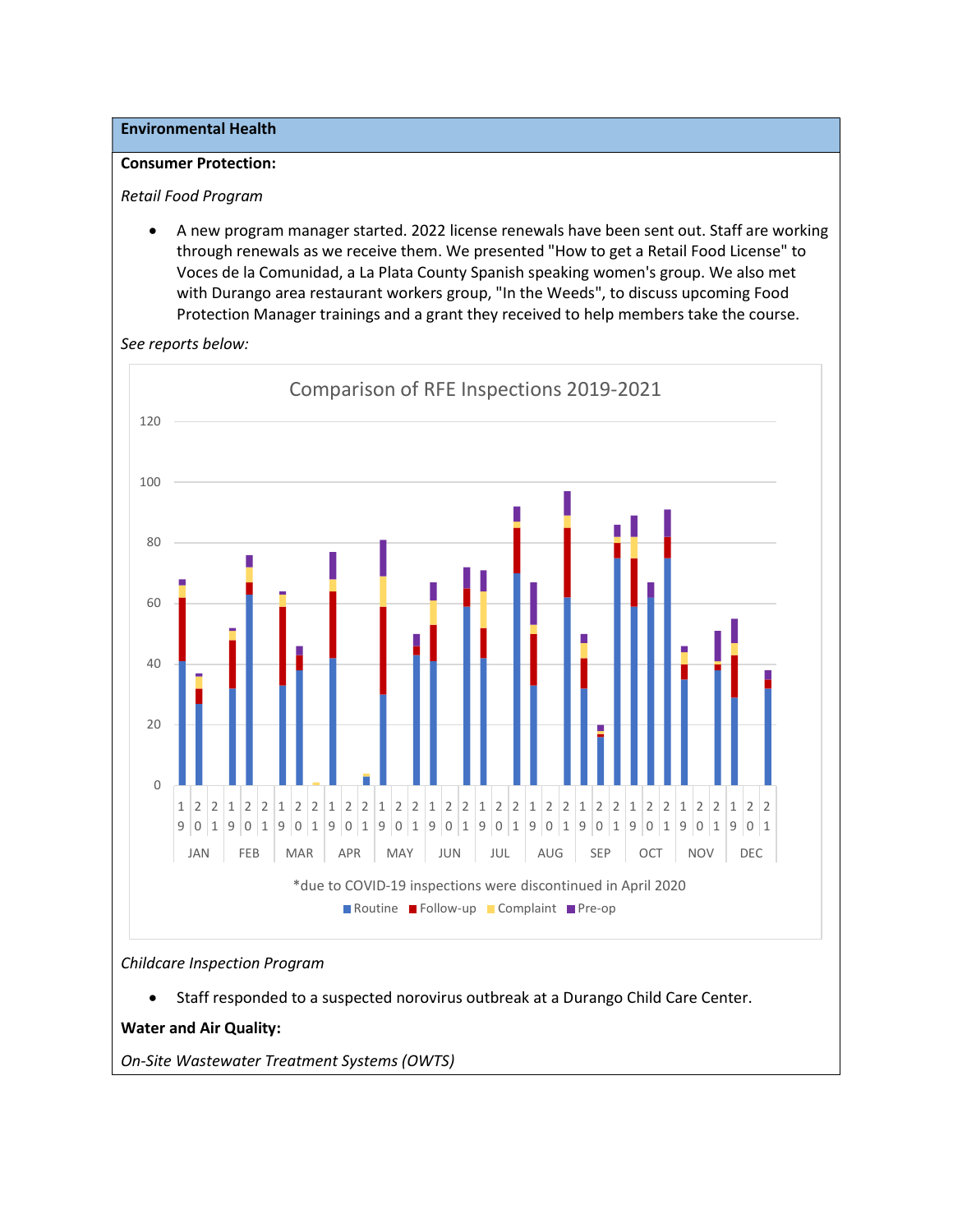Staff issued 550 OWTS permits and 583 transfer of title documents in 2021. Both of these figures are new records for SJBPH since 2013 and are among the highest figures in the state. Staff anticipate that construction and real estate activity will remain high in 2022.



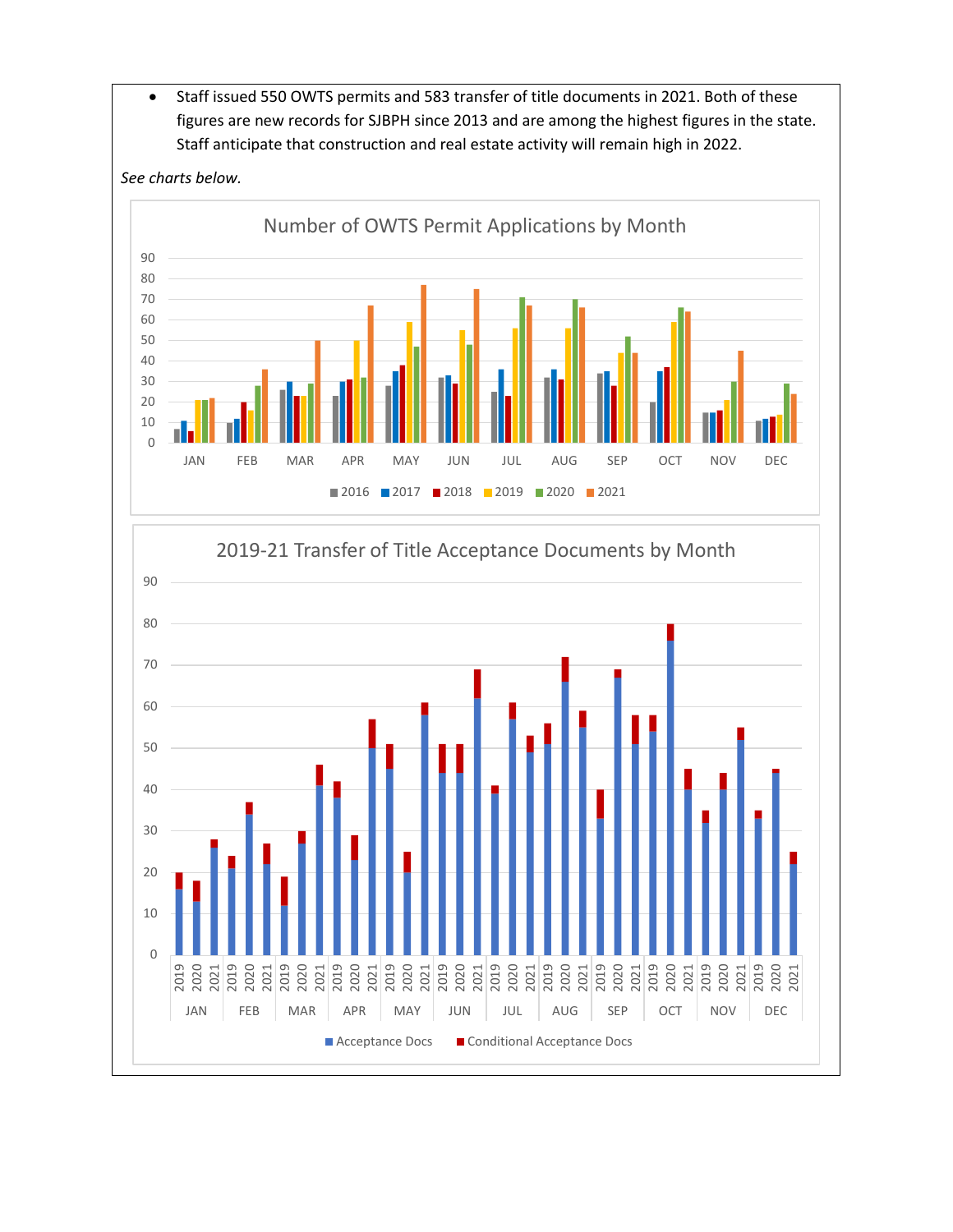Surface and Drinking Water

• No updates.

Radon

 Staff conducted a radon education workshop in Archuleta County and began a media awareness campaign in anticipation of January as National Radon Action Month.

# Water Lab

The water lab performed 217 drinking water tests and 201 wastewater tests.

# See charts below.



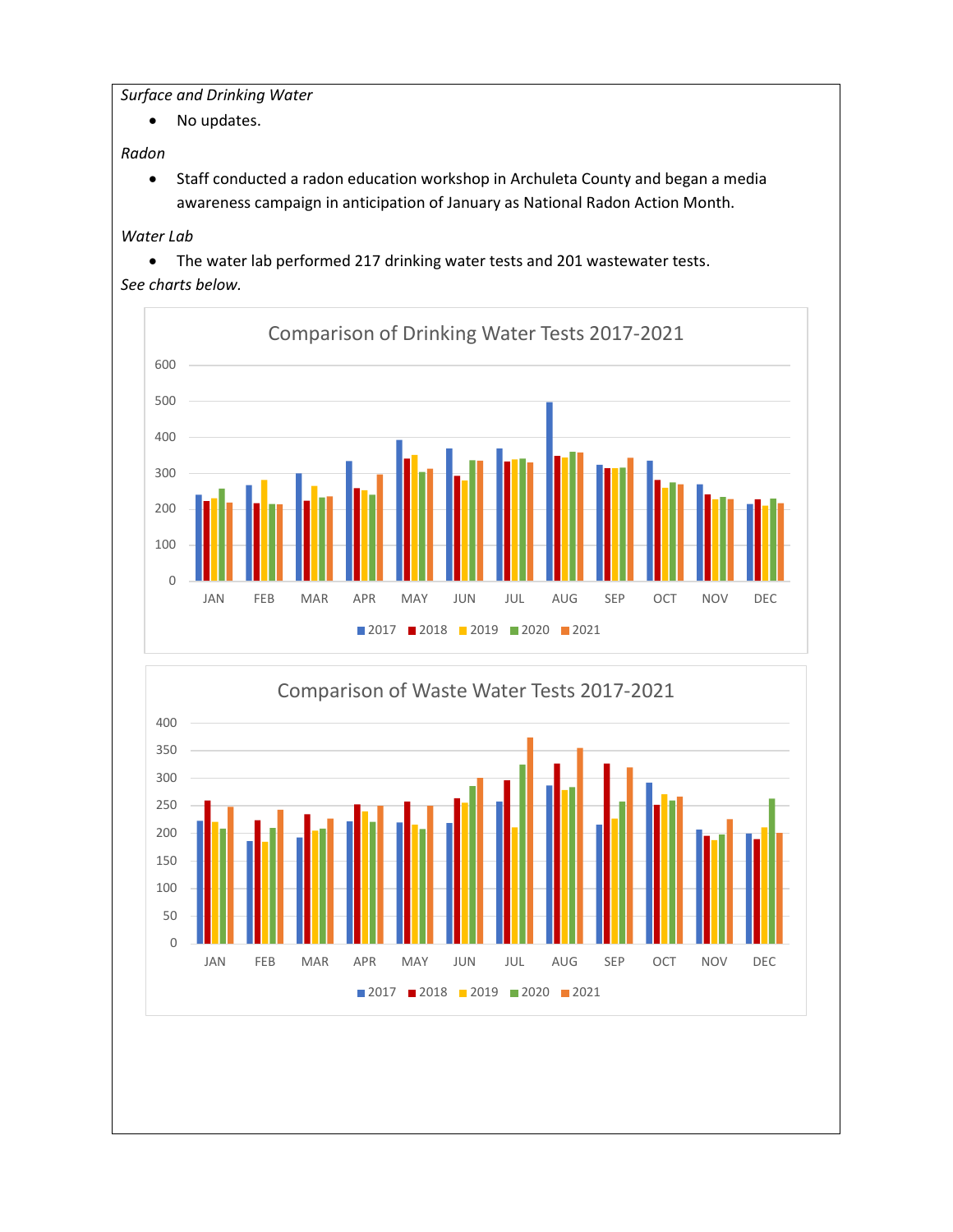#### Health Behaviors

#### Clinic:

- The sexual health clinic attended HIV testing events across the community with a great response at Fort Lewis College to increase access to HIV testing and PrEP services.
- The sexual health clinic is promoting PrEP and STI services at SJBPH through ads on dating apps to increase access to sexual health services.

#### Immunizations:

 The COVID Vaccine Nurse has been continuing to provide flu shots to high risk populations at jails and subsidized apartments to increase access to services.

#### Nurse Family Partnership (NFP):

- Mental Health Consultant provided ongoing training on "Roadmap to Team Development" demonstrating commitment to organizational excellence.
- The NFP Supervisor attended Facilitating Attuned Interactions trainings to improve communication during weekly 1:1s with team members demonstrating commitment to organizational excellence.

#### SafeCare:

- We continue to improve access to our program by offering a flexible delivery model in which we can alternate between home visits and telehealth visits.
- In order to identify and address gaps in funding sustainability, the Division Director has been working collaboratively with the Departments of Human Services to access additional funding for the program and has received a commitment from La Plata County Department of Human Services for the next fiscal year.

#### Statewide Tobacco Education and Prevention Partnership (STEPP):

 The STEPP coordinator leveraged relationships with State points of contact to create targeted communications tools to promote resources to quit using tobacco products. The STEPP coordinator is in a position to support health teacher(s) in 9R high schools presenting about vaping during the next quarter of the school year, improving access to resources and services offered through our school curriculums.

## Women, Infants, and Children (WIC):

- San Juan Basin Public Health WIC program provided WIC rack cards to go out with the Southern Ute Food Prog
- ram holiday care packages and the La Plata County Cooperative Extension free holiday meals, demonstrating commitment to improve awareness of services.
- San Juan Basin Public Health WIC staff members met with several community partners who conduct SNAP enrollment to improve cross referral systems, demonstrating commitment to improve awareness and access to services.

#### Clinical Care Linkage

Cancer Prevention and Early Detection (CPED – Women's Wellness Connection):

- The clinic coordinator completed training for ecast to increase organizational capacity.
- The clinic has continued to promote breast cancer screening through a promotional banner at Santa Rita Park in Durango to increase access to preventative services.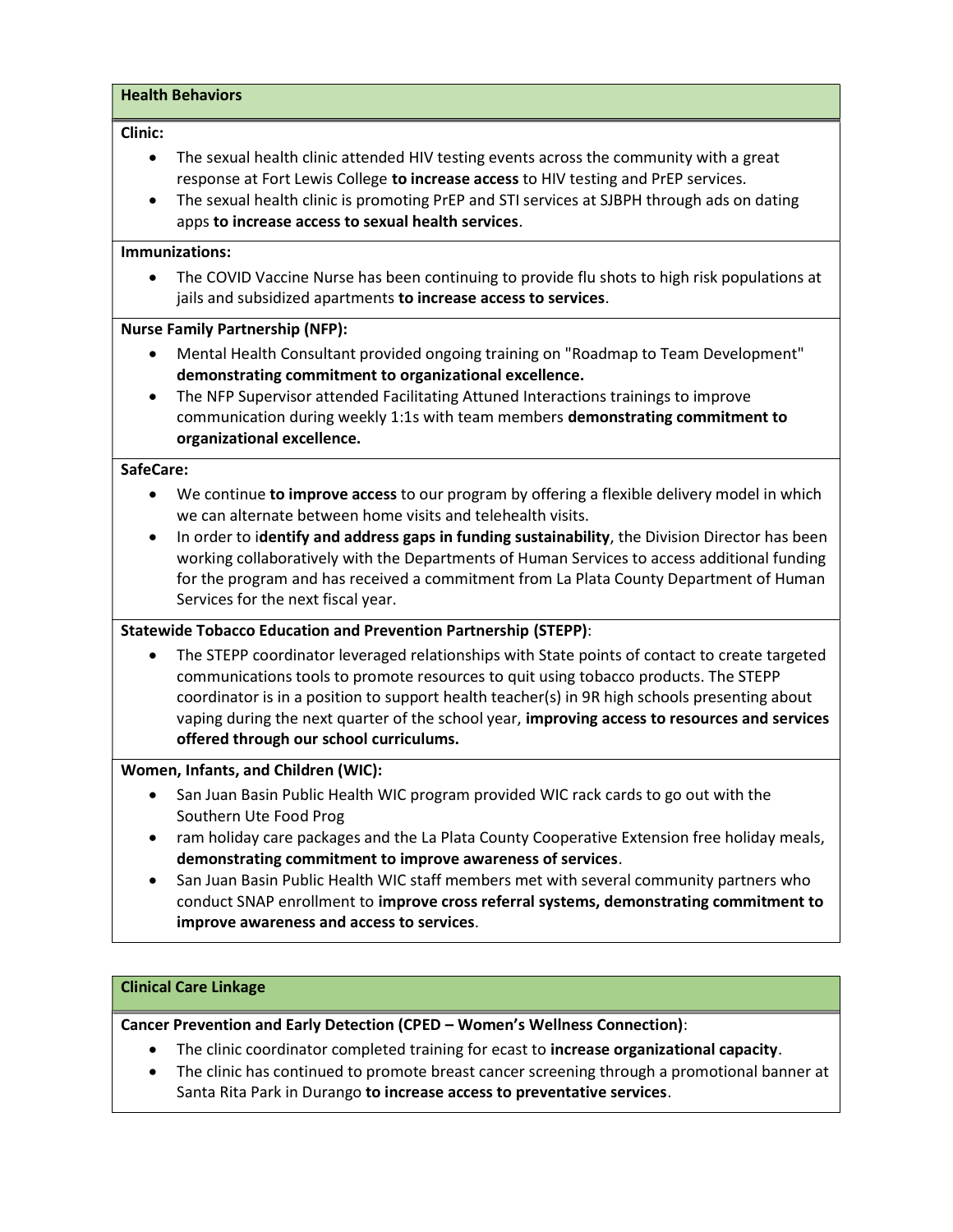## Health Care Coordination:

 The Care Coordinator provided care coordination and/or referrals to 12 people in three counties, fostering resiliency and improving access to care.

# Language Services:

 The agency interpreter has continued to interpret for SJBPH programs including HCP, NFP, Clinic and translate documents to increase access to services.

# Regional Oral Health Specialist (ROHS):

 Staff provided assistance to two clients in need of dental navigation and assisted in Healthy Smiles Summit Training for pre-school teachers, improving awareness of resources and access to care.

# Specialty Clinics/Maternal Child Health (MCH):

 The MCH Nurse Navigator has 13 care coordination clients and provided information and referral to two families of Children with Special Health Care Needs, improving access to care.

# Temporary Assistance for Needy Families (TANF):

 Parents Plus Coordinator/Nurse educated/coached new TANF clients needing stable shelter on the low-income housing application process and protocols, including Section 8 and income guidelines, and verifications needed, improving access to resources.

# Communicable Disease

# Diseases reported December 1-December 31, 2021:

4 Animal bites (2 La Plata County, 2 Archuleta County)

1 Influenza hospitalized (La Plata County)

1 Hepatitis B, Chronic (La Plata County)

- 1 Carbapenem-Resistant Enterobacteriaceae (La Plata County)
- 1 Botulism, infant (La Plata County)

1 Hemolytic Uremic Syndrome (La Plata County)

1 Salmonellosis (Archuleta County)

3 STEC (Shiga Toxin Producing E.coli) (Archuleta County)

- 1 Varicella (Chicken Pox) (Archuleta County)
- 1 Vibriosis (Archuleta County)

# Communicable Disease:

 Communicable disease follow up is being done by CDPHE, except for respiratory disease outbreaks and zoonotics. Staff identified an RSV Outbreak in a childcare setting in December.

#### Tuberculosis (TB):

 Staff worked with CDPHE on a patient thought to have TB - the case was hospitalized in Grand Junction. The infectious disease physician decided to discontinue TB meds as of 12/18. The oncology notes from 12/19 stated possible leptomeningeal carcinomatosis. The biopsy came back on patient as invasive anaplastic large cell lymphoma of T-cell type with no underlying infectious disease pathology. CDPHE closed out the case 12/21/2021.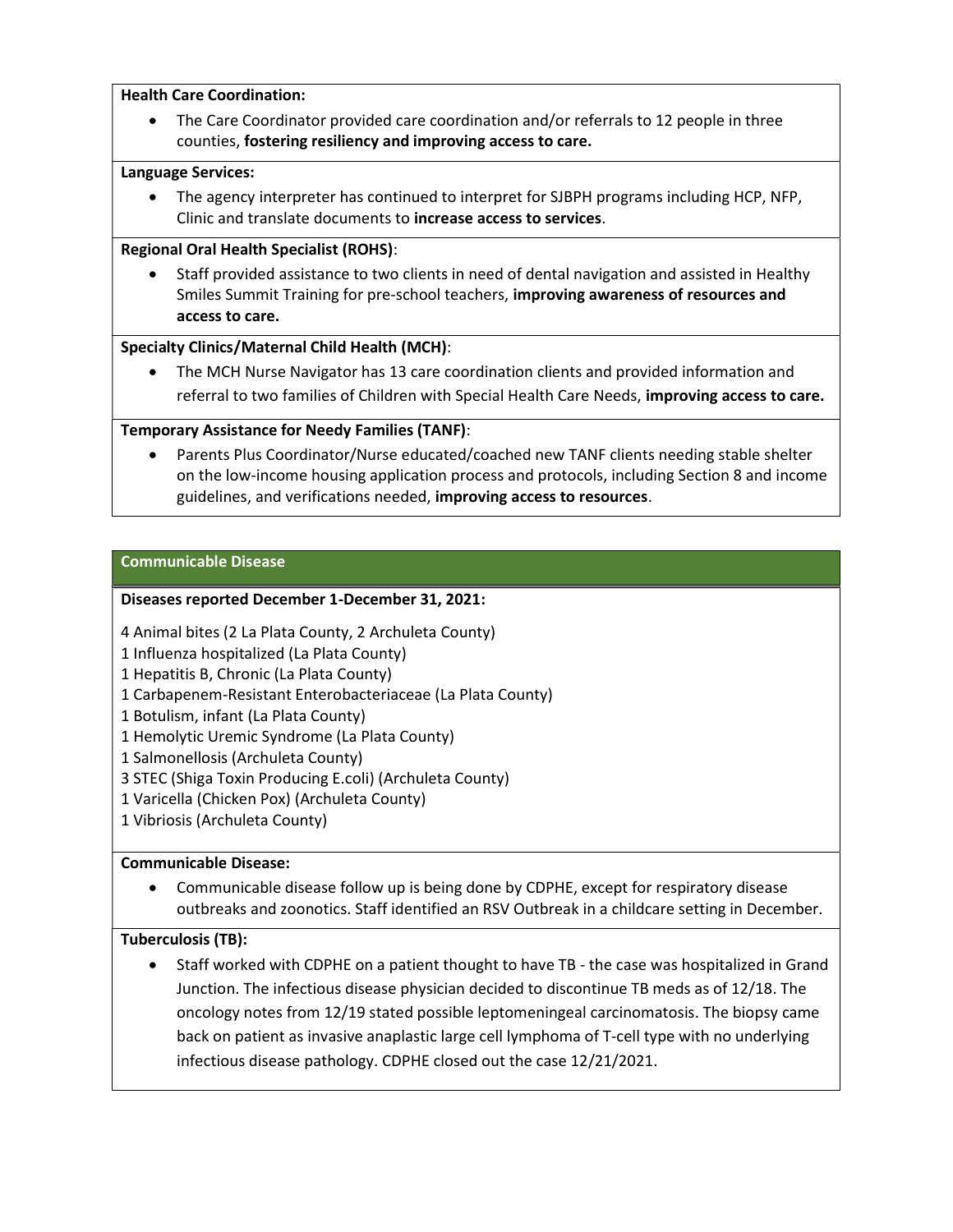## Emergency Preparedness and Response

#### Emergency Preparedness and Response:

 Staff supported Pagosa Springs Medical Center with facilitation of calls with CDPHE and DHSEM to expand mAb (monoclonal antibodies) services by removing barriers for community/public access to mAb therapies.

#### Universal Activities

#### Administrative Services:

#### Human Resources:

#### HIPAA Compliance:

HIPAA Queries/Investigations:

|                                             | Q <sub>1</sub> | Q <sub>2</sub> | Q <sub>3</sub>          | Q <sub>4</sub> | 2021         | % of Total |
|---------------------------------------------|----------------|----------------|-------------------------|----------------|--------------|------------|
| <b>Description of Event</b>                 |                |                |                         |                | <b>Total</b> |            |
| HIPAA Breach (of PHI)                       | $\Omega$       | $\Omega$       | $\mathbf{1}$            | $\Omega$       | 1            | 14%        |
| Failure to Follow Protocols and/or Policies | 1              | 0              | $\mathbf{1}$            | 1              | 3            | 43%        |
| Unsubstantiated/Not Reportable HIPAA Breach | $\Omega$       | $\Omega$       | $\mathbf 0$             | 0              | $\Omega$     | 0%         |
| HIPAA Security Incident                     | $\Omega$       | $\Omega$       | $\Omega$                | 0              | $\Omega$     | 0%         |
| <b>Staff HIPAA Inquiries</b>                | 0              | 1              | 1                       | 1              | 3            | 43%        |
| Total HIPAA Queries/Investigations          | 1              | 1              | 3                       | $\overline{2}$ | 7            |            |
|                                             |                |                |                         |                |              |            |
|                                             | Q <sub>1</sub> | Q <sub>2</sub> | Q <sub>3</sub>          | Q4             | 2021         | % of Total |
| Total Employees Involved & Outcomes CY 2021 |                |                |                         |                | <b>Total</b> |            |
| Performance Improvement Plans               | 0              | $\Omega$       | $\Omega$                | $\Omega$       | 0            | 0%         |
| Retraining                                  | 0              | $\Omega$       | $\overline{\mathbf{c}}$ | 1              | 3            | 100%       |
| Termination                                 | 0              | $\Omega$       | $\Omega$                | $\Omega$       | $\Omega$     | 0%         |
| Monitoring                                  | 0              | 0              | $\mathbf{0}$            | $\Omega$       | 0            | 0%         |
| No Action Required                          | $\mathbf{0}$   | 0              | $\mathbf{0}$            | $\Omega$       | $\Omega$     | 0%         |
| Total All Events                            |                |                |                         |                | 3            |            |

#### HR Staffing Updates

January

- The following vacancies were filled since the last report:
	- o Communicable Disease Specialist I Administration
- The following vacancies have been hired for with future start dates:
	- o Communicable Disease Specialist I
- Recruitment continues for the following staff positions:
	- o Communicable Disease Specialist I, Communicable Disease Specialist II,

Administrative Support Assistant II, Executive Assistant, Communications Director,

Administrative Assistant - Dental, Assessment & Planning Specialist, Senior Program